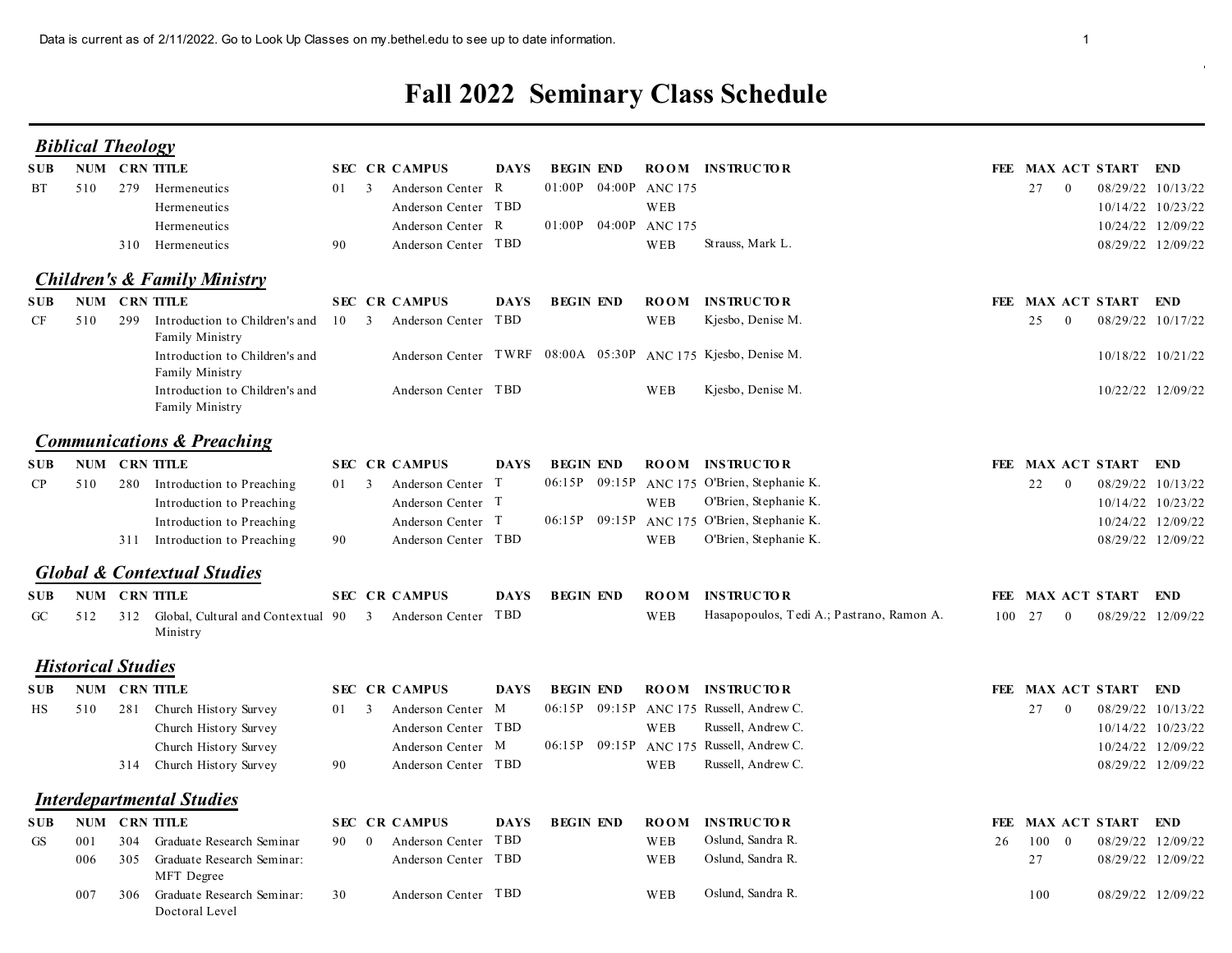|            |            |     | Data is current as of 2/11/2022. Go to Look Up Classes on my bethel edu to see up to date information. |              |                                                   |             |                             |                    |                                                           | $\overline{2}$                          |                                        |
|------------|------------|-----|--------------------------------------------------------------------------------------------------------|--------------|---------------------------------------------------|-------------|-----------------------------|--------------------|-----------------------------------------------------------|-----------------------------------------|----------------------------------------|
|            |            |     | <b>Interdepartmental Studies</b>                                                                       |              |                                                   |             |                             |                    |                                                           |                                         |                                        |
| SUB-<br>GS | 780        |     | NUM CRN TITLE<br>313 Senior Integrative Seminar                                                        | 90 3         | <b>SEC CR CAMPUS</b><br>Anderson Center TBD       | <b>DAYS</b> | <b>BEGIN END</b>            | <b>ROOM</b><br>WEB | <b>INSTRUCTOR</b><br>Brown, Jeannine K.                   | FEE MAX ACT START END<br>27<br>$\theta$ | 08/29/22 12/09/22                      |
|            |            |     | <b>Marriage &amp; Family Studies</b>                                                                   |              |                                                   |             |                             |                    |                                                           |                                         |                                        |
| SUB-       |            |     | NUM CRN TITLE                                                                                          |              | <b>SEC CR CAMPUS</b>                              | <b>DAYS</b> | <b>BEGIN END</b>            | <b>ROOM</b>        | <b>INSTRUCTOR</b>                                         | FEE MAX ACT START END                   |                                        |
| MF         | 611        |     | 282 Foundations of Marriage and<br>Family Studies                                                      | 01 3         | Anderson Center T                                 |             | 06:00P 09:00P ANC           |                    | Sanders, Jeffrey D.                                       | 27<br>$\overline{0}$                    | 08/29/22 10/13/22                      |
|            | 612        | 283 | Families in Context: Gender,<br>Class and Culture                                                      |              | Anderson Center T                                 |             |                             |                    | 06:00P 09:00P ANC 211 Plaza Ruiz, Cristina                |                                         | 10/24/22 12/09/22                      |
|            | 622        |     | 319 Individual and Family<br>Psychopathology I                                                         | 90           | Anderson Center TBD                               |             |                             | WEB                | Plaza Ruiz, Cristina                                      |                                         | 10/24/22 12/09/22                      |
|            | 624        |     | 285 Challenges over the Family<br>Life Cycle                                                           | 01           | Anderson Center T                                 |             |                             |                    | 06:00P 09:00P ANC 210 Jankowski, Peter J.                 |                                         | 08/29/22 10/13/22                      |
|            | 643<br>711 | 287 | 286 Advanced Clinical Issues<br>Supervised Clinical Experience I                                       |              | Anderson Center T<br>Anderson Center M            |             | 06:00P<br>09:00A 12:00P TBD |                    | 09:00P ANC 209 Jankowski, Peter J.<br>Lally, Catherine T. | 6                                       | 10/24/22 12/09/22<br>08/29/22 12/09/22 |
|            |            |     | 288 Supervised Clinical Experience I 02                                                                |              | Anderson Center R                                 |             | 09:00A 12:00P TBD           |                    | Grant, Herbert                                            |                                         | 08/29/22 12/09/22                      |
|            |            |     | <b>Ministry Leadership</b>                                                                             |              |                                                   |             |                             |                    |                                                           |                                         |                                        |
| SUB        |            |     | NUM CRN TITLE                                                                                          |              | <b>SEC CR CAMPUS</b>                              | <b>DAYS</b> | <b>BEGIN END</b>            | <b>ROOM</b>        | <b>INSTRUCTOR</b>                                         | FEE MAX ACT START END                   |                                        |
| GS         | 801        |     | 335 Integral Research & Writing                                                                        | 30 3         | Anderson Center TBD                               |             |                             | WEB                | Anderson, Tucker D.                                       | 18 0                                    | 08/29/22 12/09/22                      |
|            |            | 337 | 801P 336 Integral Research & Writing:<br>Project                                                       |              | Anderson Center TBD<br>Anderson Center TBD        |             |                             | WEB<br>WEB         | Anderson, Tucker D.<br>Friesen Smith, Katie J.            |                                         | 08/29/22 12/09/22<br>08/29/22 12/09/22 |
|            | 901<br>902 | 338 | Thesis Proposal Foundations<br>Thesis Proposal Workshop                                                |              | Anderson Center TBD                               |             |                             | WEB                | Friesen Smith, Katie J.                                   |                                         | 08/29/22 12/09/22                      |
|            | 991        | 339 | Thesis Project A                                                                                       |              | Anderson Center TBD                               |             |                             | WEB                | Dunne, John A.; Cole, Melanie                             |                                         | 08/29/22 12/09/22                      |
|            | 992        | 340 | Thesis Project B<br>315 Missional Outreach and                                                         |              | Anderson Center TBD<br>90 1.5 Anderson Center TBD |             |                             | WEB<br>WEB         | Dunne, John A.; Cole, Melanie<br>Rowell, Andrew D.        |                                         | 08/29/22 12/09/22                      |
| ML         | 507        |     | Evangelism                                                                                             |              |                                                   |             |                             |                    |                                                           | 27                                      | 08/29/22 12/09/22                      |
|            | 523        | 289 | Introduction to<br>Transformational Leadership:<br>Theory and Practice in Global<br>Perspective        | $01 \quad 3$ | Anderson Center R                                 |             |                             |                    | 06:15P 09:15P ANC 174 McCloskey, Mark W.                  |                                         | 08/29/22 10/13/22                      |
|            |            |     | Introduction to<br>Transformational Leadership:<br>Theory and Practice in Global<br>Perspective        |              | Anderson Center TBD                               |             |                             | WEB                | McCloskey, Mark W.                                        |                                         | 10/14/22 10/23/22                      |
|            |            |     | Introduction to<br>Transformational Leadership:<br>Theory and Practice in Global<br>Perspective        |              | Anderson Center R                                 |             |                             |                    | 06:15P 09:15P ANC 174 McCloskey, Mark W.                  |                                         | 10/24/22 12/09/22                      |
|            |            | 301 | Introduction to<br>Transformational Leadership:<br>Theory and Practice in Global<br>Perspective        | 10           | Anderson Center TBD                               |             |                             | WEB                | McCloskey, Mark W.                                        | 25                                      | 08/29/22 10/13/22                      |
|            |            |     | Introduction to<br>Transformational Leadership:                                                        |              | Anderson Center MFS                               |             |                             |                    | 08:00A 05:30P ANC 176 McCloskey, Mark W.                  |                                         | 10/14/22 10/17/22                      |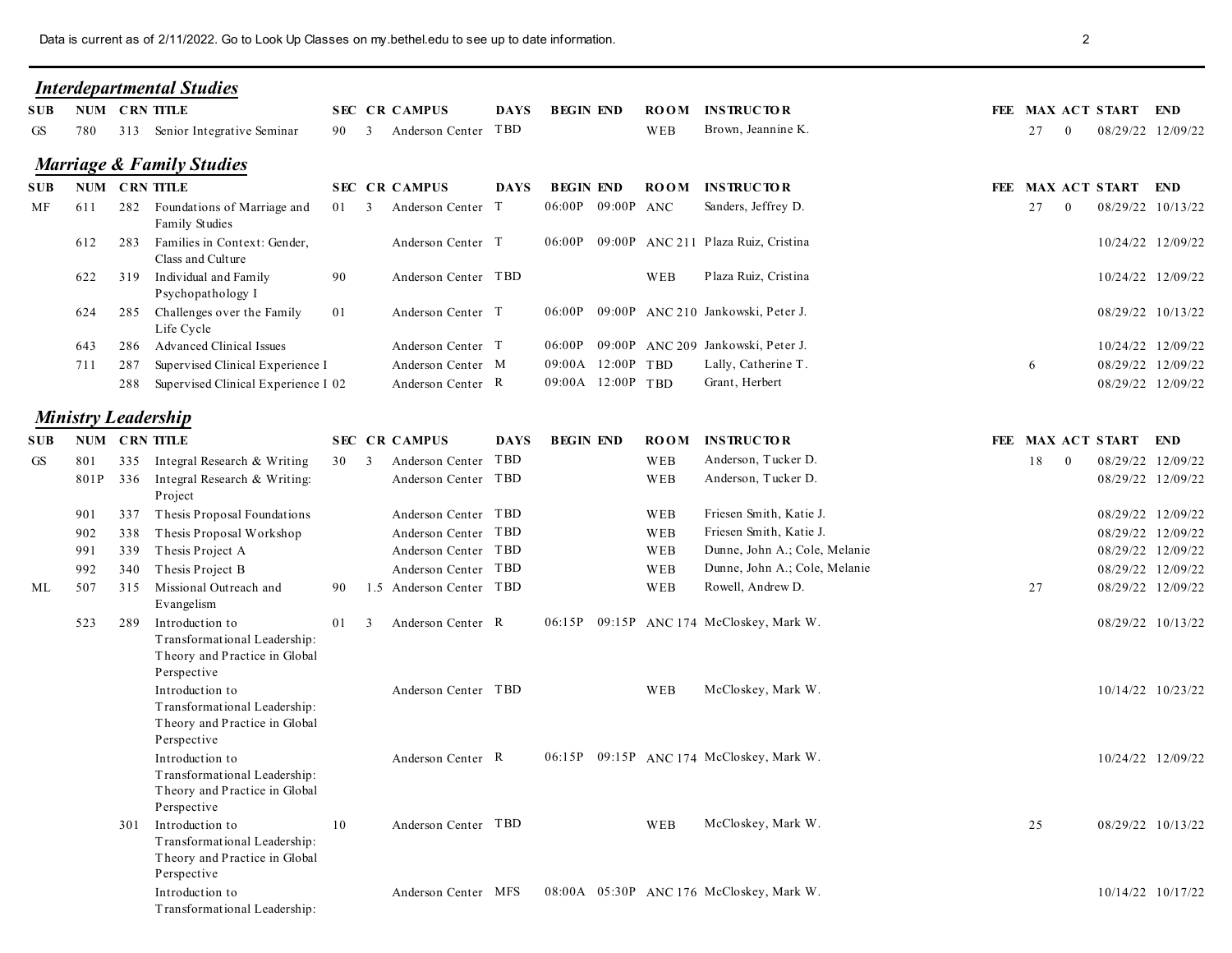| <b>Ministry Leadership</b> |
|----------------------------|
|                            |

|    |                          | Data is current as of 2/11/2022. Go to Look Up Classes on my bethel edu to see up to date information. |                                                                                                     |              |                      |                            |             |                  |     |                                                              |                       |                   |
|----|--------------------------|--------------------------------------------------------------------------------------------------------|-----------------------------------------------------------------------------------------------------|--------------|----------------------|----------------------------|-------------|------------------|-----|--------------------------------------------------------------|-----------------------|-------------------|
|    |                          |                                                                                                        | <b>Ministry Leadership</b>                                                                          |              |                      |                            |             |                  |     |                                                              |                       |                   |
|    | <b>SUB NUM CRN TITLE</b> |                                                                                                        |                                                                                                     |              | <b>SEC CR CAMPUS</b> |                            | <b>DAYS</b> | <b>BEGIN END</b> |     | <b>ROOM INSTRUCTOR</b>                                       | FEE MAX ACT START END |                   |
|    |                          |                                                                                                        | Theory and Practice in Global<br>Perspective                                                        |              |                      |                            |             |                  |     |                                                              |                       |                   |
| ML | 523                      | 301                                                                                                    | Introduction to<br>Transformational Leadership:<br>Theory and Practice in Global<br>Perspective     | $10 \quad 3$ |                      | Anderson Center TBD        |             |                  | WEB | McCloskey, Mark W.                                           | 25<br>$\overline{0}$  | 10/18/22 12/09/22 |
|    |                          |                                                                                                        | 316 Introduction to<br>Transformational Leadership:<br>Theory and Practice in Global<br>Perspective | 90           |                      | Anderson Center TBD        |             |                  | WEB | McCloskey, Mark W.                                           | 27                    | 08/29/22 12/09/22 |
|    | 527                      |                                                                                                        | 317 Leading Worship in the<br>Christian Life Cycle                                                  |              |                      | 1.5 Anderson Center TBD    |             |                  | WEB | Fombelle, Douglas W.                                         |                       | 08/29/22 12/09/22 |
|    |                          |                                                                                                        | 631 318 Leadership Communication in<br>Global Perspective                                           |              |                      | 3 Anderson Center TBD      |             |                  | WEB | Rowell, Andrew D.                                            |                       | 08/29/22 12/09/22 |
|    | 780                      |                                                                                                        | 302 Senior Integrative Seminar:<br>Global Leadership in the 21st-                                   |              |                      | 10 1.5 Anderson Center TBD |             |                  | WEB | McCloskey, Mark W.                                           | 25                    | 08/29/22 10/17/22 |
|    |                          |                                                                                                        | Century<br>Senior Integrative Seminar:<br>Global Leadership in the 21st-<br>Century                 |              |                      |                            |             |                  |     | Anderson Center TWR 08:00A 05:30P ANC 174 McCloskey, Mark W. |                       | 10/18/22 10/20/22 |
|    |                          |                                                                                                        | Senior Integrative Seminar:<br>Global Leadership in the 21st-<br>Century                            |              |                      | Anderson Center TBD        |             |                  | WEB | McCloskey, Mark W.                                           |                       | 10/21/22 12/09/22 |
|    |                          |                                                                                                        | 923P 342 Leading Transforming<br>Organizations: Project                                             | 30           | 3                    | Anderson Center TBD        |             |                  | WEB | Rowell, Andrew D.; Cochrum, Kenneth L.                       | 18                    | 08/29/22 12/09/22 |
|    |                          |                                                                                                        | 924 343 Teams, Grps & the Transfmg<br>Ldr                                                           |              |                      | Anderson Center TBD        |             |                  | WEB | Carthen, Jason D.                                            |                       | 08/29/22 12/09/22 |
|    | <b>New Testament</b>     |                                                                                                        |                                                                                                     |              |                      |                            |             |                  |     |                                                              |                       |                   |
|    | SUB NUM CRN TITLE        |                                                                                                        |                                                                                                     |              | <b>SEC CR CAMPUS</b> |                            | DAYS        | <b>BEGIN END</b> |     | <b>ROOM INSTRUCTOR</b>                                       | FEE MAX ACT START END |                   |
| NT | 508                      |                                                                                                        | 320 Introduction to the New<br>Testament: Scripture and Story                                       |              |                      | 90 1.5 Anderson Center TBD |             |                  | WEB | Dunne, John A.                                               | 27<br>$\overline{0}$  | 10/24/22 12/09/22 |
|    |                          |                                                                                                        | 516 290 New Testament Survey:<br>Narratives, Letters, and                                           |              |                      | 01 3 Anderson Center T     |             |                  |     | 06:15P 09:15P ANC 176 Anderson, Amy S.                       |                       | 08/29/22 10/13/22 |
|    |                          |                                                                                                        | Revelation<br>New Testament Survey:<br>Narratives, Letters, and<br>Revelation                       |              |                      | Anderson Center TBD        |             |                  | WEB | Anderson, Amy S.                                             |                       | 10/14/22 10/23/22 |
|    |                          |                                                                                                        | New Testament Survey:<br>Narratives, Letters, and<br>Revelation                                     |              |                      | Anderson Center T          |             |                  |     | 06:15P 09:15P ANC 176 Anderson, Amy S.                       |                       | 10/24/22 12/09/22 |
|    |                          |                                                                                                        | 321 New Testament Survey:<br>Narratives, Letters, and<br>Revelation                                 | 90           |                      | Anderson Center TBD        |             |                  | WEB | Strauss, Mark L.                                             |                       | 08/29/22 12/09/22 |
|    |                          |                                                                                                        | 518 322 New Testament: Exegetical<br>Explorations                                                   |              |                      | Anderson Center TBD        |             |                  | WEB | Brown, Jeannine K.                                           |                       | 08/29/22 12/09/22 |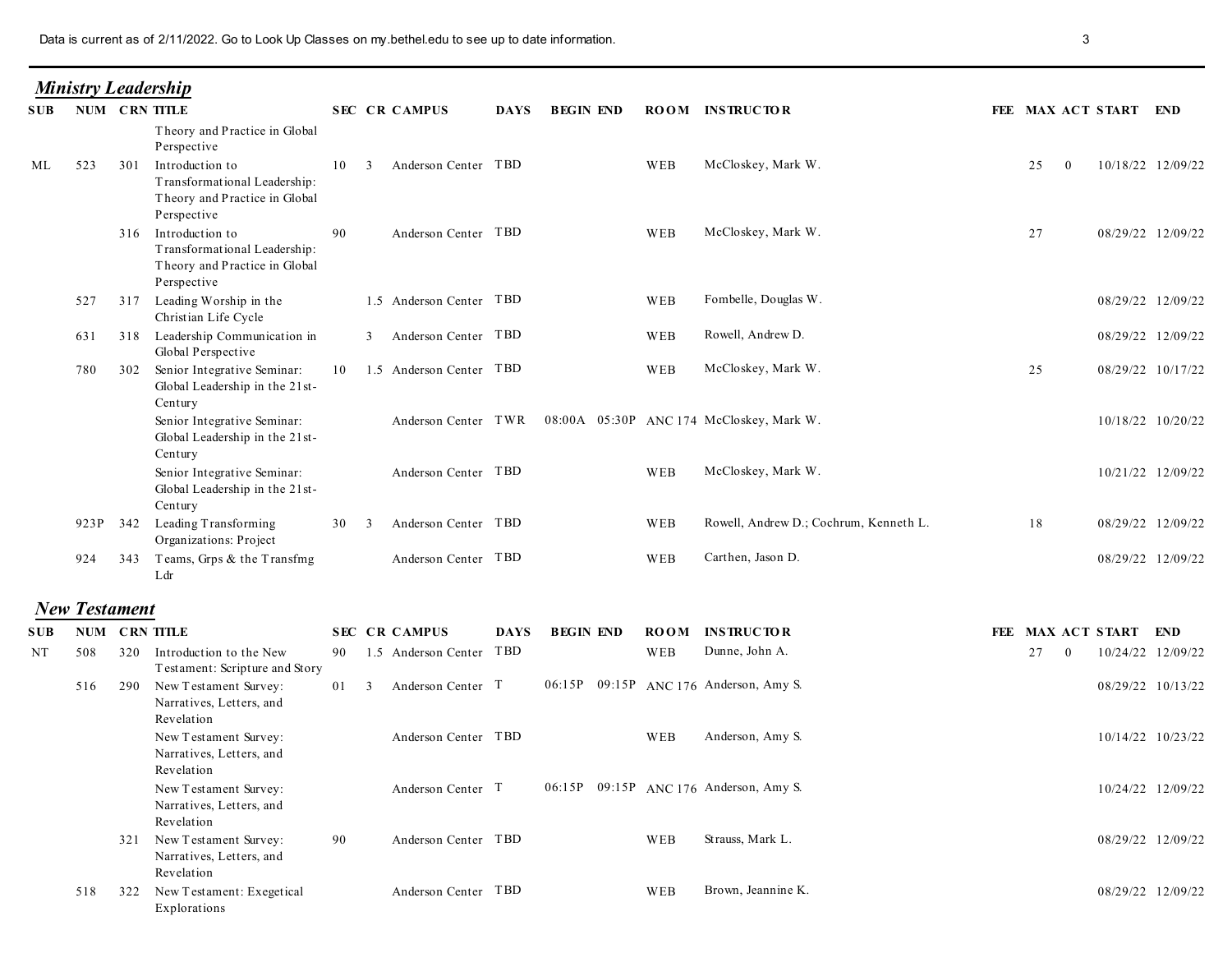| Data is current as of 2/11/2022. Go to Look Up Classes on my bethel.edu to see up to date information.<br>4<br><b>New Testament</b><br><b>SUB NUM CRN TITLE</b><br><b>SEC CR CAMPUS</b><br><b>DAYS</b><br><b>BEGIN END</b><br><b>ROOM</b><br><b>INSTRUCTOR</b><br>FEE MAX ACT START END<br>Anderson Center TBD<br>Nixon, Lyn Z.<br>323 Greek I: Beginning Greek<br>WEB<br>27<br>08/29/22 12/09/22<br>NT<br>541<br>90 3<br>$\bf{0}$<br><b>Old Testament</b><br>NUM CRN TITLE<br><b>SEC CR CAMPUS</b><br><b>INSTRUCTOR</b><br><b>DAYS</b><br><b>BEGIN END</b><br><b>ROOM</b><br>FEE MAX ACT START END<br><b>SUB</b><br>1.5 Anderson Center TBD<br>Gardner, Kirsten H.<br>27<br><b>OT</b><br>325 Introduction to the Old<br>90<br>WEB<br>08/29/22 10/13/22<br>508<br>$\bf{0}$<br>Testament: Scripture and Story<br>Lo, Yuk-Yam A.<br>516 326 Old Testament Survey: Law,<br>3 Anderson Center TBD<br>WEB<br>08/29/22 12/09/22<br>Prophets and Writings<br>518 292 Old Testament: Exegetical<br>01<br>01:00P 04:00P ANC 175 Lo, Yuk-Yam A.<br>Anderson Center M<br>08/29/22 10/13/22<br>Explorations<br>Lo, Yuk-Yam A.<br>Old Testament: Exegetical<br>Anderson Center M<br>WEB<br>10/14/22 10/23/22<br>Explorations<br>01:00P 04:00P ANC 175 Lo, Yuk-Yam A.<br>Old Testament: Exegetical<br>Anderson Center M<br>10/24/22 12/09/22<br>Explorations<br>Nyberg, Meredith F.<br>327 Old Testament: Exegetical<br>90<br>Anderson Center TBD<br>WEB<br>08/29/22 12/09/22<br>Explorations<br>04:30P 06:00P ANC 176 Lo, Yuk-Yam A.<br>Anderson Center TR<br>20<br>08/29/22 10/13/22<br>541<br>Hebrew I: Beginning Hebrew<br>01<br>293<br>Lo, Yuk-Yam A.<br>Hebrew I: Beginning Hebrew<br>Anderson Center TR<br>10/14/22 10/23/22<br>WEB<br>Hebrew I: Beginning Hebrew<br>Anderson Center TR<br>04:30P 06:00P ANC 176 Lo, Yuk-Yam A.<br>10/24/22 12/09/22<br><b>Pastoral Care</b><br><b>SUB NUM CRN TITLE</b><br><b>SEC CR CAMPUS</b><br><b>BEGIN END</b><br><b>ROOM INSTRUCTOR</b><br>FEE MAX ACT START END<br><b>DAYS</b><br>06:00P 09:00P ANC 209 Plaza Ruiz, Cristina<br>284 Individual Development<br>$27 \t0$<br>08/29/22 10/13/22<br>01 3 Anderson Center T<br>621<br>MF<br>Within the Family<br>566A 328 Chaplaincy Internship A<br>90 1.5 Anderson Center TBD<br>08/29/22 12/09/22<br>PС<br>Sinclair, Carolyn F.<br>Anderson Center TBD<br>346 Pastoral Care of Children and<br>08/29/22 12/09/22<br>632<br>WEB<br>Families<br>Rotach, Danny L.<br>820P 344 Understanding and Managing<br>Anderson Center TBD<br>18<br>30<br>WEB<br>08/29/22 12/09/22<br>$\overline{\mathbf{3}}$<br>Conflict: Project<br><b>Spiritual &amp; Personal Formation</b><br>NUM CRN TITLE<br><b>SEC CR CAMPUS</b><br><b>BEGIN END</b><br>ROOM INSTRUCTOR<br>FEE MAX ACT START END<br><b>DAYS</b><br>SUB<br>1.5 Anderson Center TBD<br>08/29/22 12/09/22<br>566B 329 Chaplaincy Internship B<br>27<br>PC<br>90<br>$\overline{\phantom{0}}$<br>0 Anderson Center TBD<br>Matchefts, Lori L.<br>565 100<br>08/29/22 12/09/22<br>SP<br>307<br>Formation Assessments<br>WEB<br>001<br>Matchefts, Lori L.<br>Anderson Center TBD<br>500 27<br>08/29/22 10/13/22<br>004<br>308<br>Formation Assessments (MFT)<br>WEB<br>3 Anderson Center TBD<br>Finsaas, Anne-Marie<br>08/29/22 12/09/22<br>330<br>Introduction to Spiritual and<br>WEB<br>510<br>Personal Formation<br>Sanders, Jeffrey D.<br>Spiritual and Personal<br>0.5 Anderson Center TBD<br>556 294<br>01<br>08/29/22 12/09/22<br>Formation: Foundations and<br>Traditions I<br>06:00P 09:00P ANC 209 Sanders, Jeffrey D.<br>Spiritual and Personal<br>Anderson Center R<br>09/01/22 09/01/22<br>Formation: Foundations and<br>Traditions I |  |  |  |  |  |  |  |
|---------------------------------------------------------------------------------------------------------------------------------------------------------------------------------------------------------------------------------------------------------------------------------------------------------------------------------------------------------------------------------------------------------------------------------------------------------------------------------------------------------------------------------------------------------------------------------------------------------------------------------------------------------------------------------------------------------------------------------------------------------------------------------------------------------------------------------------------------------------------------------------------------------------------------------------------------------------------------------------------------------------------------------------------------------------------------------------------------------------------------------------------------------------------------------------------------------------------------------------------------------------------------------------------------------------------------------------------------------------------------------------------------------------------------------------------------------------------------------------------------------------------------------------------------------------------------------------------------------------------------------------------------------------------------------------------------------------------------------------------------------------------------------------------------------------------------------------------------------------------------------------------------------------------------------------------------------------------------------------------------------------------------------------------------------------------------------------------------------------------------------------------------------------------------------------------------------------------------------------------------------------------------------------------------------------------------------------------------------------------------------------------------------------------------------------------------------------------------------------------------------------------------------------------------------------------------------------------------------------------------------------------------------------------------------------------------------------------------------------------------------------------------------------------------------------------------------------------------------------------------------------------------------------------------------------------------------------------------------------------------------------------------------------------------------------------------------------------------------------------------------------------------------------------------------------------------------------------------------------------------------------------------------------------------------------------------------------------------------------------------------------------------------------------------------------------------------------------------------------------------------------------------------------------------------------------------------------------------------------------------------------------------------------------|--|--|--|--|--|--|--|
|                                                                                                                                                                                                                                                                                                                                                                                                                                                                                                                                                                                                                                                                                                                                                                                                                                                                                                                                                                                                                                                                                                                                                                                                                                                                                                                                                                                                                                                                                                                                                                                                                                                                                                                                                                                                                                                                                                                                                                                                                                                                                                                                                                                                                                                                                                                                                                                                                                                                                                                                                                                                                                                                                                                                                                                                                                                                                                                                                                                                                                                                                                                                                                                                                                                                                                                                                                                                                                                                                                                                                                                                                                                                     |  |  |  |  |  |  |  |
|                                                                                                                                                                                                                                                                                                                                                                                                                                                                                                                                                                                                                                                                                                                                                                                                                                                                                                                                                                                                                                                                                                                                                                                                                                                                                                                                                                                                                                                                                                                                                                                                                                                                                                                                                                                                                                                                                                                                                                                                                                                                                                                                                                                                                                                                                                                                                                                                                                                                                                                                                                                                                                                                                                                                                                                                                                                                                                                                                                                                                                                                                                                                                                                                                                                                                                                                                                                                                                                                                                                                                                                                                                                                     |  |  |  |  |  |  |  |
|                                                                                                                                                                                                                                                                                                                                                                                                                                                                                                                                                                                                                                                                                                                                                                                                                                                                                                                                                                                                                                                                                                                                                                                                                                                                                                                                                                                                                                                                                                                                                                                                                                                                                                                                                                                                                                                                                                                                                                                                                                                                                                                                                                                                                                                                                                                                                                                                                                                                                                                                                                                                                                                                                                                                                                                                                                                                                                                                                                                                                                                                                                                                                                                                                                                                                                                                                                                                                                                                                                                                                                                                                                                                     |  |  |  |  |  |  |  |
|                                                                                                                                                                                                                                                                                                                                                                                                                                                                                                                                                                                                                                                                                                                                                                                                                                                                                                                                                                                                                                                                                                                                                                                                                                                                                                                                                                                                                                                                                                                                                                                                                                                                                                                                                                                                                                                                                                                                                                                                                                                                                                                                                                                                                                                                                                                                                                                                                                                                                                                                                                                                                                                                                                                                                                                                                                                                                                                                                                                                                                                                                                                                                                                                                                                                                                                                                                                                                                                                                                                                                                                                                                                                     |  |  |  |  |  |  |  |
|                                                                                                                                                                                                                                                                                                                                                                                                                                                                                                                                                                                                                                                                                                                                                                                                                                                                                                                                                                                                                                                                                                                                                                                                                                                                                                                                                                                                                                                                                                                                                                                                                                                                                                                                                                                                                                                                                                                                                                                                                                                                                                                                                                                                                                                                                                                                                                                                                                                                                                                                                                                                                                                                                                                                                                                                                                                                                                                                                                                                                                                                                                                                                                                                                                                                                                                                                                                                                                                                                                                                                                                                                                                                     |  |  |  |  |  |  |  |
|                                                                                                                                                                                                                                                                                                                                                                                                                                                                                                                                                                                                                                                                                                                                                                                                                                                                                                                                                                                                                                                                                                                                                                                                                                                                                                                                                                                                                                                                                                                                                                                                                                                                                                                                                                                                                                                                                                                                                                                                                                                                                                                                                                                                                                                                                                                                                                                                                                                                                                                                                                                                                                                                                                                                                                                                                                                                                                                                                                                                                                                                                                                                                                                                                                                                                                                                                                                                                                                                                                                                                                                                                                                                     |  |  |  |  |  |  |  |
|                                                                                                                                                                                                                                                                                                                                                                                                                                                                                                                                                                                                                                                                                                                                                                                                                                                                                                                                                                                                                                                                                                                                                                                                                                                                                                                                                                                                                                                                                                                                                                                                                                                                                                                                                                                                                                                                                                                                                                                                                                                                                                                                                                                                                                                                                                                                                                                                                                                                                                                                                                                                                                                                                                                                                                                                                                                                                                                                                                                                                                                                                                                                                                                                                                                                                                                                                                                                                                                                                                                                                                                                                                                                     |  |  |  |  |  |  |  |
|                                                                                                                                                                                                                                                                                                                                                                                                                                                                                                                                                                                                                                                                                                                                                                                                                                                                                                                                                                                                                                                                                                                                                                                                                                                                                                                                                                                                                                                                                                                                                                                                                                                                                                                                                                                                                                                                                                                                                                                                                                                                                                                                                                                                                                                                                                                                                                                                                                                                                                                                                                                                                                                                                                                                                                                                                                                                                                                                                                                                                                                                                                                                                                                                                                                                                                                                                                                                                                                                                                                                                                                                                                                                     |  |  |  |  |  |  |  |
|                                                                                                                                                                                                                                                                                                                                                                                                                                                                                                                                                                                                                                                                                                                                                                                                                                                                                                                                                                                                                                                                                                                                                                                                                                                                                                                                                                                                                                                                                                                                                                                                                                                                                                                                                                                                                                                                                                                                                                                                                                                                                                                                                                                                                                                                                                                                                                                                                                                                                                                                                                                                                                                                                                                                                                                                                                                                                                                                                                                                                                                                                                                                                                                                                                                                                                                                                                                                                                                                                                                                                                                                                                                                     |  |  |  |  |  |  |  |
|                                                                                                                                                                                                                                                                                                                                                                                                                                                                                                                                                                                                                                                                                                                                                                                                                                                                                                                                                                                                                                                                                                                                                                                                                                                                                                                                                                                                                                                                                                                                                                                                                                                                                                                                                                                                                                                                                                                                                                                                                                                                                                                                                                                                                                                                                                                                                                                                                                                                                                                                                                                                                                                                                                                                                                                                                                                                                                                                                                                                                                                                                                                                                                                                                                                                                                                                                                                                                                                                                                                                                                                                                                                                     |  |  |  |  |  |  |  |
|                                                                                                                                                                                                                                                                                                                                                                                                                                                                                                                                                                                                                                                                                                                                                                                                                                                                                                                                                                                                                                                                                                                                                                                                                                                                                                                                                                                                                                                                                                                                                                                                                                                                                                                                                                                                                                                                                                                                                                                                                                                                                                                                                                                                                                                                                                                                                                                                                                                                                                                                                                                                                                                                                                                                                                                                                                                                                                                                                                                                                                                                                                                                                                                                                                                                                                                                                                                                                                                                                                                                                                                                                                                                     |  |  |  |  |  |  |  |
|                                                                                                                                                                                                                                                                                                                                                                                                                                                                                                                                                                                                                                                                                                                                                                                                                                                                                                                                                                                                                                                                                                                                                                                                                                                                                                                                                                                                                                                                                                                                                                                                                                                                                                                                                                                                                                                                                                                                                                                                                                                                                                                                                                                                                                                                                                                                                                                                                                                                                                                                                                                                                                                                                                                                                                                                                                                                                                                                                                                                                                                                                                                                                                                                                                                                                                                                                                                                                                                                                                                                                                                                                                                                     |  |  |  |  |  |  |  |
|                                                                                                                                                                                                                                                                                                                                                                                                                                                                                                                                                                                                                                                                                                                                                                                                                                                                                                                                                                                                                                                                                                                                                                                                                                                                                                                                                                                                                                                                                                                                                                                                                                                                                                                                                                                                                                                                                                                                                                                                                                                                                                                                                                                                                                                                                                                                                                                                                                                                                                                                                                                                                                                                                                                                                                                                                                                                                                                                                                                                                                                                                                                                                                                                                                                                                                                                                                                                                                                                                                                                                                                                                                                                     |  |  |  |  |  |  |  |
|                                                                                                                                                                                                                                                                                                                                                                                                                                                                                                                                                                                                                                                                                                                                                                                                                                                                                                                                                                                                                                                                                                                                                                                                                                                                                                                                                                                                                                                                                                                                                                                                                                                                                                                                                                                                                                                                                                                                                                                                                                                                                                                                                                                                                                                                                                                                                                                                                                                                                                                                                                                                                                                                                                                                                                                                                                                                                                                                                                                                                                                                                                                                                                                                                                                                                                                                                                                                                                                                                                                                                                                                                                                                     |  |  |  |  |  |  |  |
|                                                                                                                                                                                                                                                                                                                                                                                                                                                                                                                                                                                                                                                                                                                                                                                                                                                                                                                                                                                                                                                                                                                                                                                                                                                                                                                                                                                                                                                                                                                                                                                                                                                                                                                                                                                                                                                                                                                                                                                                                                                                                                                                                                                                                                                                                                                                                                                                                                                                                                                                                                                                                                                                                                                                                                                                                                                                                                                                                                                                                                                                                                                                                                                                                                                                                                                                                                                                                                                                                                                                                                                                                                                                     |  |  |  |  |  |  |  |
|                                                                                                                                                                                                                                                                                                                                                                                                                                                                                                                                                                                                                                                                                                                                                                                                                                                                                                                                                                                                                                                                                                                                                                                                                                                                                                                                                                                                                                                                                                                                                                                                                                                                                                                                                                                                                                                                                                                                                                                                                                                                                                                                                                                                                                                                                                                                                                                                                                                                                                                                                                                                                                                                                                                                                                                                                                                                                                                                                                                                                                                                                                                                                                                                                                                                                                                                                                                                                                                                                                                                                                                                                                                                     |  |  |  |  |  |  |  |
|                                                                                                                                                                                                                                                                                                                                                                                                                                                                                                                                                                                                                                                                                                                                                                                                                                                                                                                                                                                                                                                                                                                                                                                                                                                                                                                                                                                                                                                                                                                                                                                                                                                                                                                                                                                                                                                                                                                                                                                                                                                                                                                                                                                                                                                                                                                                                                                                                                                                                                                                                                                                                                                                                                                                                                                                                                                                                                                                                                                                                                                                                                                                                                                                                                                                                                                                                                                                                                                                                                                                                                                                                                                                     |  |  |  |  |  |  |  |
|                                                                                                                                                                                                                                                                                                                                                                                                                                                                                                                                                                                                                                                                                                                                                                                                                                                                                                                                                                                                                                                                                                                                                                                                                                                                                                                                                                                                                                                                                                                                                                                                                                                                                                                                                                                                                                                                                                                                                                                                                                                                                                                                                                                                                                                                                                                                                                                                                                                                                                                                                                                                                                                                                                                                                                                                                                                                                                                                                                                                                                                                                                                                                                                                                                                                                                                                                                                                                                                                                                                                                                                                                                                                     |  |  |  |  |  |  |  |
|                                                                                                                                                                                                                                                                                                                                                                                                                                                                                                                                                                                                                                                                                                                                                                                                                                                                                                                                                                                                                                                                                                                                                                                                                                                                                                                                                                                                                                                                                                                                                                                                                                                                                                                                                                                                                                                                                                                                                                                                                                                                                                                                                                                                                                                                                                                                                                                                                                                                                                                                                                                                                                                                                                                                                                                                                                                                                                                                                                                                                                                                                                                                                                                                                                                                                                                                                                                                                                                                                                                                                                                                                                                                     |  |  |  |  |  |  |  |
|                                                                                                                                                                                                                                                                                                                                                                                                                                                                                                                                                                                                                                                                                                                                                                                                                                                                                                                                                                                                                                                                                                                                                                                                                                                                                                                                                                                                                                                                                                                                                                                                                                                                                                                                                                                                                                                                                                                                                                                                                                                                                                                                                                                                                                                                                                                                                                                                                                                                                                                                                                                                                                                                                                                                                                                                                                                                                                                                                                                                                                                                                                                                                                                                                                                                                                                                                                                                                                                                                                                                                                                                                                                                     |  |  |  |  |  |  |  |
|                                                                                                                                                                                                                                                                                                                                                                                                                                                                                                                                                                                                                                                                                                                                                                                                                                                                                                                                                                                                                                                                                                                                                                                                                                                                                                                                                                                                                                                                                                                                                                                                                                                                                                                                                                                                                                                                                                                                                                                                                                                                                                                                                                                                                                                                                                                                                                                                                                                                                                                                                                                                                                                                                                                                                                                                                                                                                                                                                                                                                                                                                                                                                                                                                                                                                                                                                                                                                                                                                                                                                                                                                                                                     |  |  |  |  |  |  |  |
|                                                                                                                                                                                                                                                                                                                                                                                                                                                                                                                                                                                                                                                                                                                                                                                                                                                                                                                                                                                                                                                                                                                                                                                                                                                                                                                                                                                                                                                                                                                                                                                                                                                                                                                                                                                                                                                                                                                                                                                                                                                                                                                                                                                                                                                                                                                                                                                                                                                                                                                                                                                                                                                                                                                                                                                                                                                                                                                                                                                                                                                                                                                                                                                                                                                                                                                                                                                                                                                                                                                                                                                                                                                                     |  |  |  |  |  |  |  |
|                                                                                                                                                                                                                                                                                                                                                                                                                                                                                                                                                                                                                                                                                                                                                                                                                                                                                                                                                                                                                                                                                                                                                                                                                                                                                                                                                                                                                                                                                                                                                                                                                                                                                                                                                                                                                                                                                                                                                                                                                                                                                                                                                                                                                                                                                                                                                                                                                                                                                                                                                                                                                                                                                                                                                                                                                                                                                                                                                                                                                                                                                                                                                                                                                                                                                                                                                                                                                                                                                                                                                                                                                                                                     |  |  |  |  |  |  |  |
|                                                                                                                                                                                                                                                                                                                                                                                                                                                                                                                                                                                                                                                                                                                                                                                                                                                                                                                                                                                                                                                                                                                                                                                                                                                                                                                                                                                                                                                                                                                                                                                                                                                                                                                                                                                                                                                                                                                                                                                                                                                                                                                                                                                                                                                                                                                                                                                                                                                                                                                                                                                                                                                                                                                                                                                                                                                                                                                                                                                                                                                                                                                                                                                                                                                                                                                                                                                                                                                                                                                                                                                                                                                                     |  |  |  |  |  |  |  |
|                                                                                                                                                                                                                                                                                                                                                                                                                                                                                                                                                                                                                                                                                                                                                                                                                                                                                                                                                                                                                                                                                                                                                                                                                                                                                                                                                                                                                                                                                                                                                                                                                                                                                                                                                                                                                                                                                                                                                                                                                                                                                                                                                                                                                                                                                                                                                                                                                                                                                                                                                                                                                                                                                                                                                                                                                                                                                                                                                                                                                                                                                                                                                                                                                                                                                                                                                                                                                                                                                                                                                                                                                                                                     |  |  |  |  |  |  |  |
|                                                                                                                                                                                                                                                                                                                                                                                                                                                                                                                                                                                                                                                                                                                                                                                                                                                                                                                                                                                                                                                                                                                                                                                                                                                                                                                                                                                                                                                                                                                                                                                                                                                                                                                                                                                                                                                                                                                                                                                                                                                                                                                                                                                                                                                                                                                                                                                                                                                                                                                                                                                                                                                                                                                                                                                                                                                                                                                                                                                                                                                                                                                                                                                                                                                                                                                                                                                                                                                                                                                                                                                                                                                                     |  |  |  |  |  |  |  |
|                                                                                                                                                                                                                                                                                                                                                                                                                                                                                                                                                                                                                                                                                                                                                                                                                                                                                                                                                                                                                                                                                                                                                                                                                                                                                                                                                                                                                                                                                                                                                                                                                                                                                                                                                                                                                                                                                                                                                                                                                                                                                                                                                                                                                                                                                                                                                                                                                                                                                                                                                                                                                                                                                                                                                                                                                                                                                                                                                                                                                                                                                                                                                                                                                                                                                                                                                                                                                                                                                                                                                                                                                                                                     |  |  |  |  |  |  |  |
|                                                                                                                                                                                                                                                                                                                                                                                                                                                                                                                                                                                                                                                                                                                                                                                                                                                                                                                                                                                                                                                                                                                                                                                                                                                                                                                                                                                                                                                                                                                                                                                                                                                                                                                                                                                                                                                                                                                                                                                                                                                                                                                                                                                                                                                                                                                                                                                                                                                                                                                                                                                                                                                                                                                                                                                                                                                                                                                                                                                                                                                                                                                                                                                                                                                                                                                                                                                                                                                                                                                                                                                                                                                                     |  |  |  |  |  |  |  |
|                                                                                                                                                                                                                                                                                                                                                                                                                                                                                                                                                                                                                                                                                                                                                                                                                                                                                                                                                                                                                                                                                                                                                                                                                                                                                                                                                                                                                                                                                                                                                                                                                                                                                                                                                                                                                                                                                                                                                                                                                                                                                                                                                                                                                                                                                                                                                                                                                                                                                                                                                                                                                                                                                                                                                                                                                                                                                                                                                                                                                                                                                                                                                                                                                                                                                                                                                                                                                                                                                                                                                                                                                                                                     |  |  |  |  |  |  |  |
|                                                                                                                                                                                                                                                                                                                                                                                                                                                                                                                                                                                                                                                                                                                                                                                                                                                                                                                                                                                                                                                                                                                                                                                                                                                                                                                                                                                                                                                                                                                                                                                                                                                                                                                                                                                                                                                                                                                                                                                                                                                                                                                                                                                                                                                                                                                                                                                                                                                                                                                                                                                                                                                                                                                                                                                                                                                                                                                                                                                                                                                                                                                                                                                                                                                                                                                                                                                                                                                                                                                                                                                                                                                                     |  |  |  |  |  |  |  |
| 06:00P 09:00P ANC 209 Sanders, Jeffrey D.<br>Spiritual and Personal<br>Anderson Center R<br>10/06/22 10/06/22                                                                                                                                                                                                                                                                                                                                                                                                                                                                                                                                                                                                                                                                                                                                                                                                                                                                                                                                                                                                                                                                                                                                                                                                                                                                                                                                                                                                                                                                                                                                                                                                                                                                                                                                                                                                                                                                                                                                                                                                                                                                                                                                                                                                                                                                                                                                                                                                                                                                                                                                                                                                                                                                                                                                                                                                                                                                                                                                                                                                                                                                                                                                                                                                                                                                                                                                                                                                                                                                                                                                                       |  |  |  |  |  |  |  |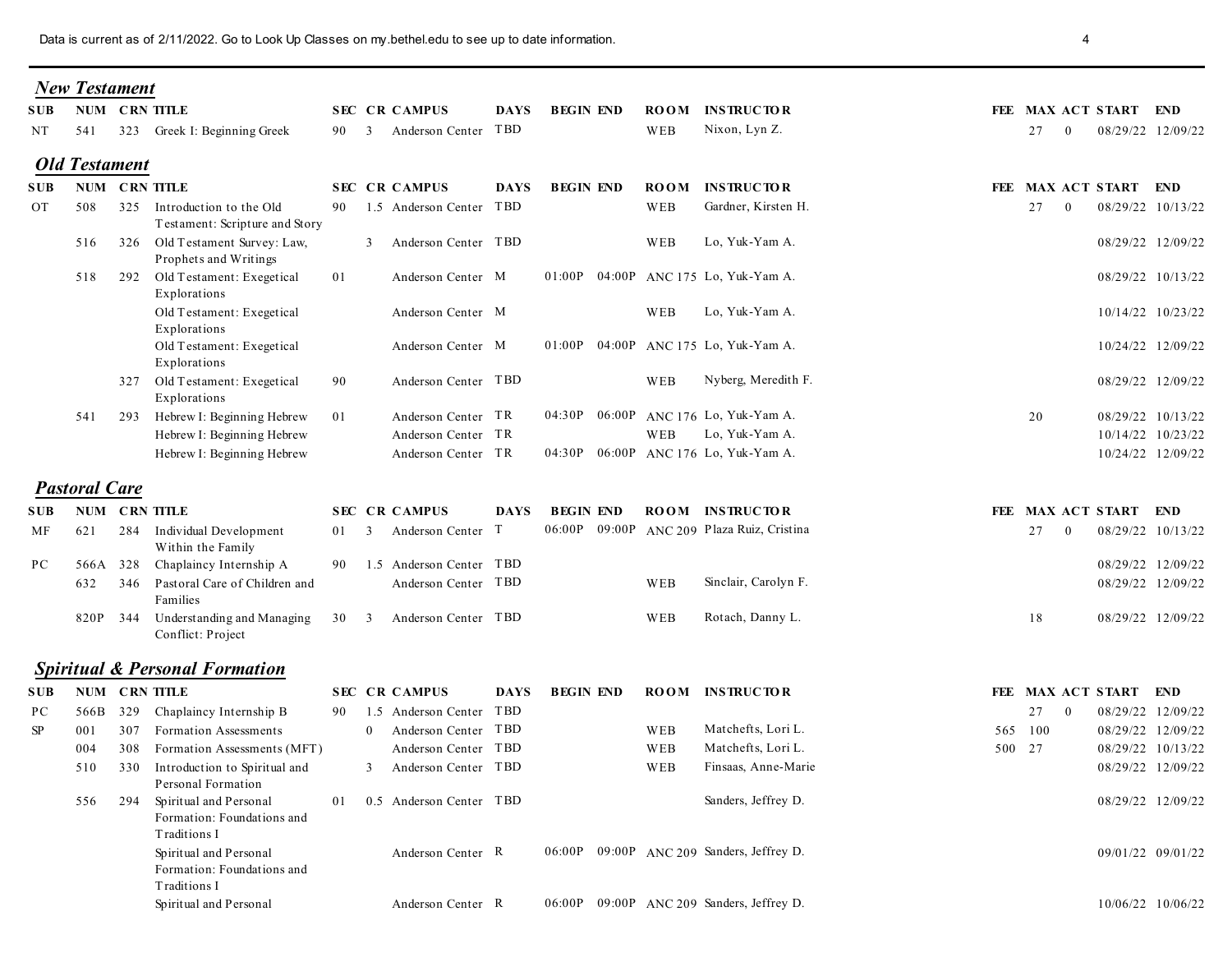## **Spiritual & Personal Formation**

|            |                      |     | Data is current as of 2/11/2022. Go to Look Up Classes on my bethel.edu to see up to date information. |                                                     |             |                       |     |                                           | 5                                                         |  |
|------------|----------------------|-----|--------------------------------------------------------------------------------------------------------|-----------------------------------------------------|-------------|-----------------------|-----|-------------------------------------------|-----------------------------------------------------------|--|
|            |                      |     | <b>Spiritual &amp; Personal Formation</b><br><b>SUB NUM CRN TITLE</b>                                  | <b>SEC CR CAMPUS</b>                                |             | DAYS BEGIN END        |     | <b>ROOM INSTRUCTOR</b>                    | FEE MAX ACT START END                                     |  |
|            |                      |     | Formation: Foundations and                                                                             |                                                     |             |                       |     |                                           |                                                           |  |
| SP         | 556                  | 294 | Traditions I<br>Spiritual and Personal<br>Formation: Foundations and                                   | 01 0.5 Anderson Center R                            |             |                       |     | 06:00P 09:00P ANC 209 Sanders, Jeffrey D. | 27<br>11/03/22 11/03/22<br>$\bf{0}$                       |  |
|            |                      |     | Traditions I<br>Spiritual and Personal<br>Formation: Foundations and                                   | Anderson Center R                                   |             |                       |     | 06:00P 09:00P ANC 209 Sanders, Jeffrey D. | 12/01/22 12/01/22                                         |  |
|            | 656                  | 295 | Traditions I<br>Spiritual and Personal<br>Formation: Self in Community I                               | Anderson Center TBD                                 |             |                       |     | Sanders, Jeffrey D.                       | 08/29/22 12/09/22                                         |  |
|            |                      |     | Spiritual and Personal                                                                                 | Anderson Center R                                   |             |                       |     | 06:00P 09:00P ANC 211 Sanders, Jeffrey D. | 09/01/22 09/01/22                                         |  |
|            |                      |     | Formation: Self in Community I<br>Spiritual and Personal                                               | Anderson Center R                                   |             |                       |     | 06:00P 09:00P ANC 211 Sanders, Jeffrey D. | 10/06/22 10/06/22                                         |  |
|            |                      |     | Formation: Self in Community I<br>Spiritual and Personal<br>Formation: Self in Community I             | Anderson Center R                                   |             |                       |     | 06:00P 09:00P ANC 211 Sanders, Jeffrey D. | 11/03/22 11/03/22                                         |  |
|            |                      |     | Spiritual and Personal<br>Formation: Self in Community I                                               | Anderson Center R                                   |             |                       |     | 06:00P 09:00P ANC 211 Sanders, Jeffrey D. | 12/01/22 12/01/22                                         |  |
|            | 756                  |     | 296 Spiritual and Personal<br>Formation: Moral and Clinical<br>Integration I                           | Anderson Center TBD                                 |             |                       |     | Sanders, Jeffrey D.                       | 08/29/22 12/09/22                                         |  |
|            |                      |     | Spiritual and Personal<br>Formation: Moral and Clinical<br>Integration I                               | Anderson Center R                                   |             | 06:00P 09:00P ANC     |     | Sanders, Jeffrey D.                       | 09/01/22 09/01/22                                         |  |
|            |                      |     | Spiritual and Personal<br>Formation: Moral and Clinical<br>Integration I                               | Anderson Center R                                   |             | 06:00P 09:00P ANC     |     | Sanders, Jeffrey D.                       | 10/06/22 10/06/22                                         |  |
|            |                      |     | Spiritual and Personal<br>Formation: Moral and Clinical<br>Integration I                               | Anderson Center R                                   |             | 06:00P 09:00P ANC     |     | Sanders, Jeffrey D.                       | 11/03/22 11/03/22                                         |  |
|            |                      |     | Spiritual and Personal<br>Formation: Moral and Clinical<br>Integration I                               | Anderson Center R                                   |             | 06:00P 09:00P ANC     |     | Sanders, Jeffrey D.                       | 12/01/22 12/01/22                                         |  |
|            |                      |     | <b>Transformational Leadership</b>                                                                     |                                                     |             |                       |     |                                           |                                                           |  |
|            |                      |     | <b>SUB NUM CRN TITLE</b>                                                                               | <b>SEC CR CAMPUS</b>                                | <b>DAYS</b> | <b>BEGIN END</b>      |     | <b>ROOM INSTRUCTOR</b>                    | FEE MAX ACT START END                                     |  |
| TL         | 001                  |     | 309 Vocational Assessments<br>566A 331 Professional Internship A                                       | 90 0 Anderson Center TBD<br>1.5 Anderson Center TBD |             |                       | WEB | Gaines, Stacie M.                         | 08/29/22 12/09/22<br>382 100 0<br>27<br>08/29/22 12/09/22 |  |
|            |                      |     | <b>Theological Studies</b>                                                                             |                                                     |             |                       |     |                                           |                                                           |  |
| <b>SUB</b> | <b>NUM CRN TITLE</b> |     |                                                                                                        | <b>SEC CR CAMPUS</b>                                | <b>DAYS</b> | <b>BEGIN END</b>      |     | <b>ROOM INSTRUCTOR</b>                    | FEE MAX ACT START END                                     |  |
| T S        |                      |     | 512 303 Systematic Theology I: God<br>the Creator<br>Systematic Theology I: God<br>the Creator         | 10 3 Anderson Center TBD<br>Anderson Center MFS     |             | 08:00A 05:30P ANC 207 | WEB |                                           | 25<br>08/29/22 10/13/22<br>$\bf{0}$<br>10/14/22 10/17/22  |  |